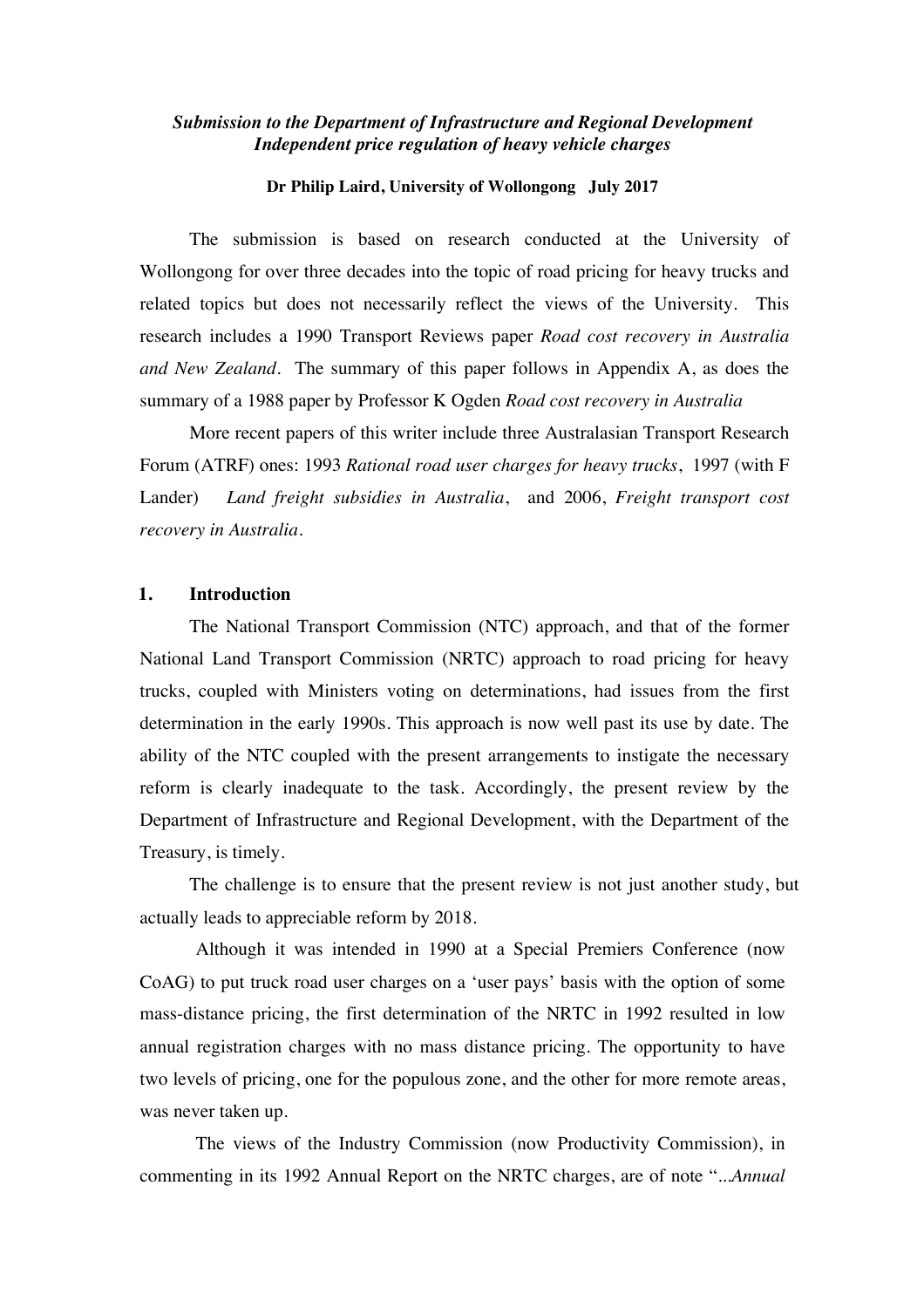*fixed charges are not efficient because costs vary with the distance travelled and the mass of the vehicle. The result is that some vehicles - the heaviest travelling long annual distances - will meet less than 20 per cent of their attributed costs... Differences between the recommended charges and road related costs are greatest for vehicles competing with rail. The charges, as recommended, will therefore potentially distort the long-haul freight market as rail reforms take effect....*"

The NTC charges have clearly distorted not only the long – haul land freight market, but also contestability with coastal shipping.

Despite some minor changes from the first NRTC charges, with recommendations for modest increases successfully opposed by the road freight industry (including in 2006 to a benign third determination of the NTC), this situation of under-recovery or road system costs fairly attributable to heavy trucks persists to this day.

The 2004 AusLink White Paper noted mass distance charges as an option along with congestion pricing in major cities.

It is now 11 years (yes, eleven years) since 2006 when the Productivity Commission issued a report on road and rail access pricing that found the NTC charges to be "conservative" and made recommendations that CoAG take up road pricing.

By 2009, delays were being encountered by the CoAG process and in 2010, the Henry Tax Review made several pertinent recommendations for road pricing reform. These included one that CoAG "should accelerate the development of massdistance-location pricing for heavy vehicles…"

Since then, Infrastructure Australia has called for a user-pays approach to provide greater fairness in the way Australia pays for its roads to include the introduction of direct heavy vehicle charging.

The issue was again addressed in 2015 in the Competition Policy (Harper) Review, who gave a further call to government to accelerate heavy vehicle road pricing reform.

However, since the Productivity Commission inquiry into road and rail access pricing, there has been ongoing relaxation of mass and dimension limits for certain heavy trucks, with no improvement in pricing from the somewhat crude measures of an annual registration fee and a road user charge on fuel use. Surely by now there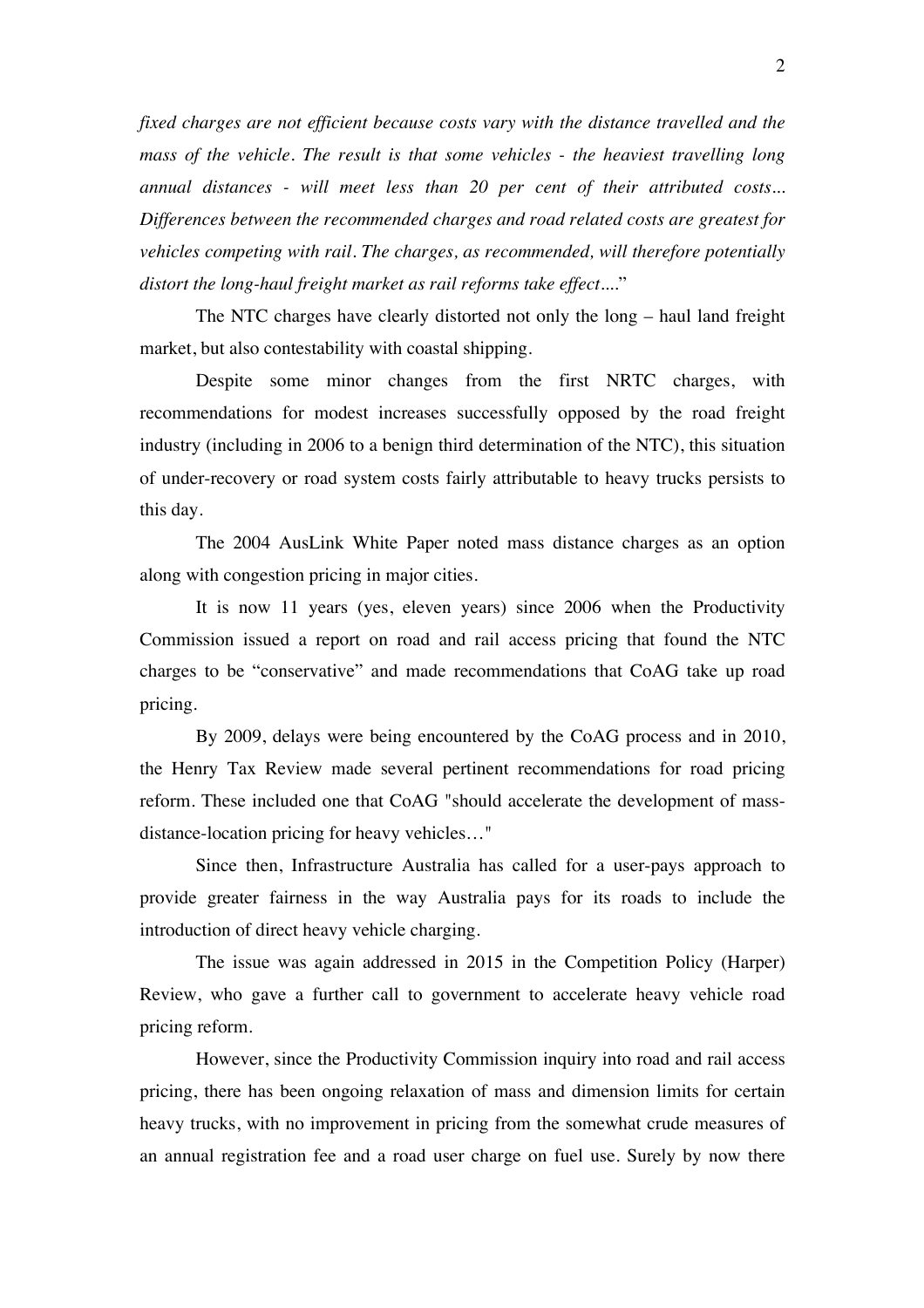could have been some application of mass-distance-location charges for new categories of higher productivity trucks ?

It is not as though there is no information on mass-distance-location charges in Europe or New Zealand. By way of example, a 2013 report *"Road Pricing and Transport Infrastructure Funding: Reform Pathways for Australia*" for Infrastructure Partnerships Australia on page 67 noted, in inter alia (Encouraging technology innovation in road pricing reforms – the New Zealand experience)

New Zealand has had variable mass-distance based charging regime in place since 1978. The Road User Charges (RUC) scheme applies to all vehicles over 3.5 tonnes GVM and all light vehicles powered by diesel or other fuels which are not taxed when sold. Under the system, road users purchase a licence to use the network in 1000 km increments.

All vehicles under the scheme must be fitted with distance recorders to provide reliable records of distance travelled. …

Switzerland is also mentioned in this report: in part on page 45 "A selected vehicle class, whole-of-network approach is used for the Switzerland performance-related Heavy Vehicle Fee (HVF) system and forms the basis of the approach for the COAG HVCI process which would see alternative models of heavy vehicle road pricing and funding either on a whole-of-network or partial network basis.

The Swiss HVF scheme applies to vehicles over 3.5 tonnes and uses a tonne per kilometre fee based on Euro Emission classes with usage data collected via an on-board unit or periodic declarations.

Further information is given in a paper *Charging for use of infrastructure by road freight: European experience* by Chris Nash (Institute for Transport Studies, University of Leeds) which is on the ACCC website at accc.gov.au. The paper notes, in part Section 4.2 that "A large majority of people in Switzerland agreed that up to 2/3 of the revenue from the HVF (Swiss Heavy Vehicle Fee) should be used for improvements in rail infrastructure in the form of the new base tunnels under the Alps, as part of a strategy of shifting goods from road to rail. The remaining 1/3 goes to the cantons where it is used mainly for roads."

In the late 1990s, Australia was noted as having the highest road freight per capita in the world (net tonne km per person). It would be interesting to find out if this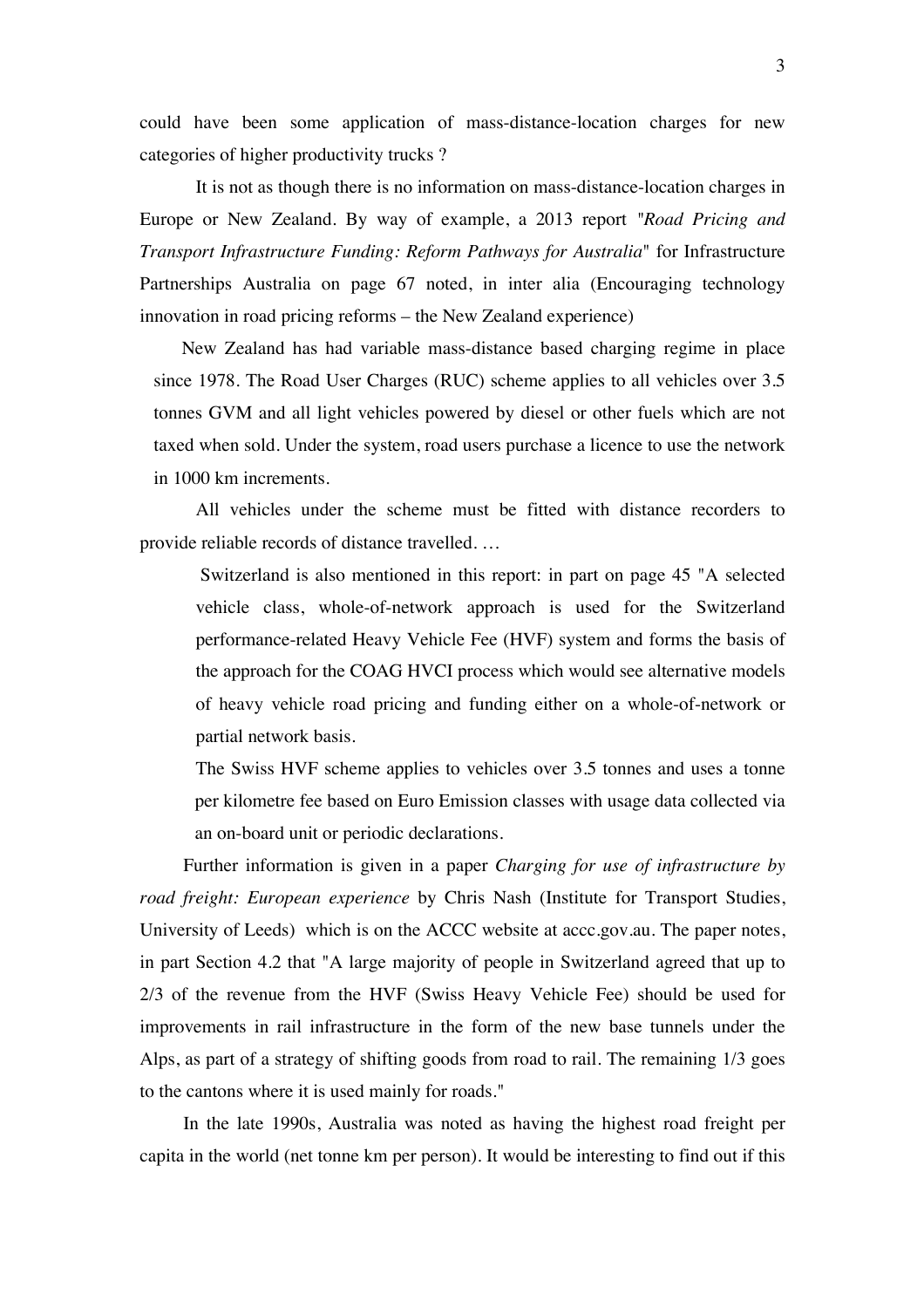is still the case.

In any event, one has to ask if there has been too much emphasis being placed in Australia on truck productivity as opposed to full user pays pricing for heavy trucks, or improving overall land transport productivity in a balanced manner ?

#### **2. More on New Zealand**

Mass distance charges have been in use in New Zealand since 1978, and for a heavily laden semitrailer now amount to 56 cents per kilometre (or at  $A1 = SNZ1.05$ , about 53 cents Australian per kilometre). In Australia, the same truck hauling 100,000 kilometres a year or more, pays registration and fuel road user charges of less than 17 cents per kilometre.

The difference is about 36 cents per km. So, for a Melbourne –Sydney haul of some 860 kilometres, the difference in road user charges for the same truck would be over \$300.

Data from New Zealand shows that their road user charges, which are mostly made up of mass distance charges levied on heavy truck operations, account for some 37 per cent of all revenue to their land transport fund.

In Australia, NTC data shows that in 2014-15, heavy vehicle operators paid combined road user charges and registration fees revenues of about \$3 billion. This was about 12.5 per cent of all government outlays on roads of some \$24 billion. This 12.5 per cent is too low, particularly when it is considered that the construction of new major highways is now undertaken with concrete pavements and climbing lanes for the benefit of heavy truck operations.

It is hard to see why Australian charges for heavy vehicles in aggregate, and charges for many heavy semitrailers, should continue to be set at about one third of the respective New Zealand charges.

## **3. Road - cost recovery**

The Productivity Commission in its 2006 inquiry into Road and Rail Access Pricing found that as a class of heavy trucks, B-Doubles and certain other articulated trucks *"do not cover the network-wide costs attributable to their road use."*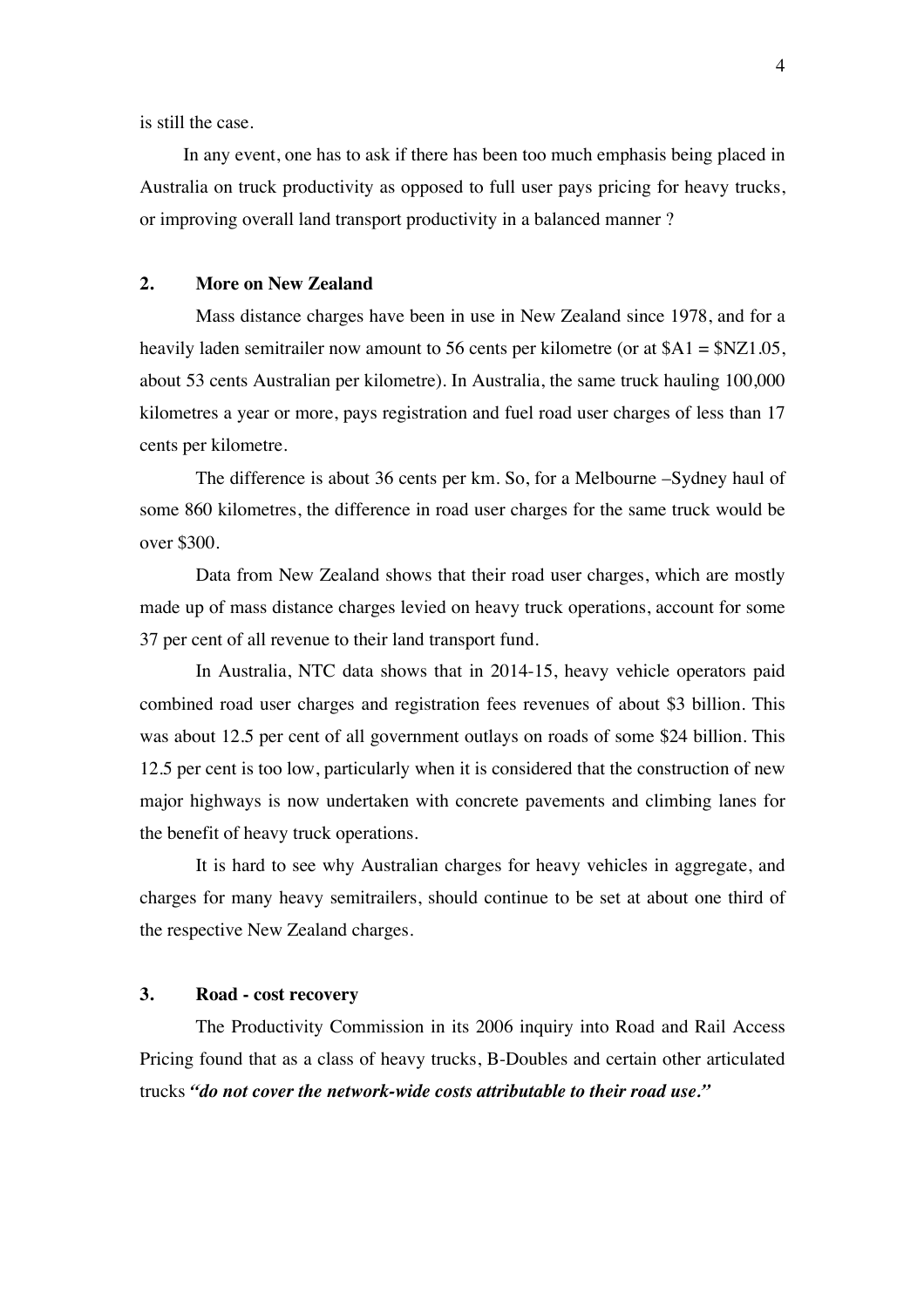Anomalies in heavy vehicle pricing to the 2006 inquiry are still to be addressed. One such was raised in a 2006 submission from the Coles Myer Ltd (CML) Group to the Productivity Commission, as follows:

Neither the current system nor that proposed by the NTC acknowledge the inherent difference between road freight for retail and other purposes. As indicated earlier, CML transports are loaded by volume rather than weight. This makes them consistently lighter than similar vehicles hauling for other industries. While a 14-metre trailer would normally carry 18 tonnes, carrying general retail merchandise it averages 10 to 12 tonnes. Consequently axle weight and impact of the road surface is considerably less than what would normally be expected, yet these vehicles pay the same registration fee and receive the same fuel rebate as their heavier counterparts. CML believes pricing structures should recognise or offer incentives for reducing axleweight.

As above, in 2006 the Productivity Commission found the NTC charges to be "conservative". Two other approaches to road pricing include:

*Intermediate* - including the former Inter-State Commission findings during the 1980s, the Over-Arching Group recommendations to the 1991 Special Premiers Conference and NSW permit fees for heavier semitrailers and all B Doubles then in use.

*High, or "user pays"* - including a Bureau of Transport and Communications Economics 1988 report *Review of road cost recovery* (noted in the 1996 report of the Productivity Commission), an earlier NSW Commission of Inquiry (McDonell) methodology, and, ongoing New Zealand Road User Charges.

Each of the above cited methodologies uses Equivalent Standard Axle (ESA) kilometres for separable pavement cost allocation which depends on the fourth power of the axle loads. In addition to the use of ESA kms (eg about 20,000 for a heavily laden B-Double), each methodology uses average gross mass kms, passenger car equivalent kilometers (eg 3 for a semitrailer), and plain vehicle kilometers as parameters for road cost allocation.

Use of the McDonell methodology to calculate road system costs attributable articulated trucks gave (c2005) an estimate of about \$1500 million per year higher than the NTC approach (which is light on ESA kms and makes more use of the other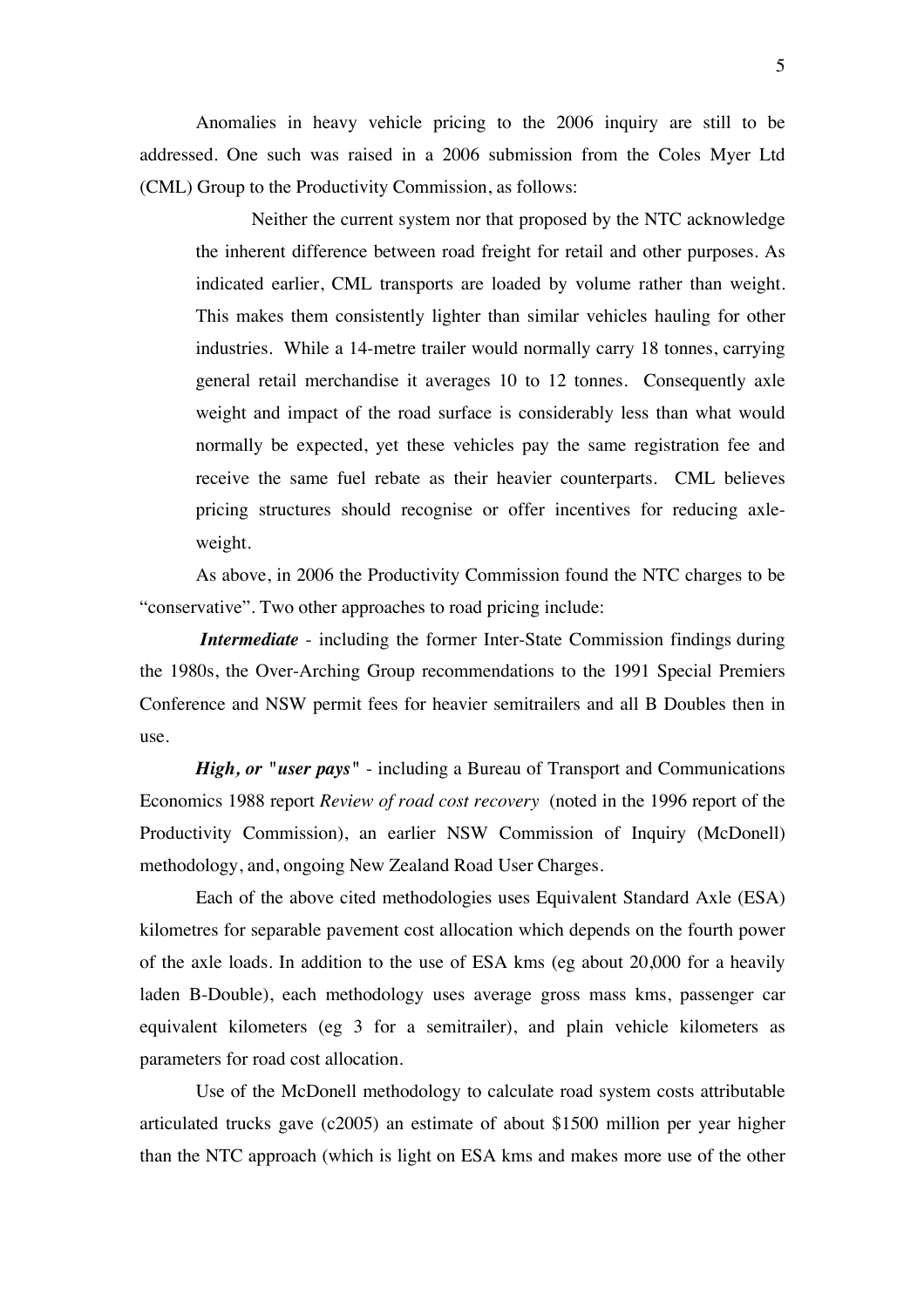parameters). The 2006 ATRF paper *Freight transport cost recovery in Australia*, has further details.

The main beneficiaries of the hidden subsidies to the heavier trucks driving large annual distances are not the truck drivers who work hard in a dangerous occupation but the companies that choose to consign freight by road using such trucks.

### **4. Modal shifts**

The resulting hidden subsidies for heavy long-distance trucks are one reason why there has been a steady drift from rail to road for interstate freight, to the point that there are now over 15 million tonnes per annum (mtpa) of freight moved between Sydney and Melbourne, by over 3000 B-Doubles and semi-trailers each day. On this corridor, rail now moves about 2% of intercapital city freight in containers (2015 ARTC Business case for the Inland Railway) along with some steel and other bulk freight. In the early 1990s, rail moved over 20 % of intercapital city freight on this corridor.

The hidden subsidies not only affect rail freight, but also sea freight. By way of example, for over 40 years, Hansons had moved aggregate from their Bass Point Quarry in Shellharbour to inner Sydney by ship. However, in 2013, they sought and obtained permission from the New South Wales Government to discontinue the use of shipping and put quarry trucks on congested Wollongong and Sydney roads.

The 2009 decision of Shell Oil to cease using rail for long-haul movement of petroleum products in New South Wales and to use B-Doubles, is yet another modal shift. Although this was done for several reasons, it was in part due to the hidden subsidies for B-double operations. Shipping was once used extensively to move oil to regional ports.

Yet, today, Australia over-relies on road freight of petrol and diesel, often with tragic consequences. One such was the 2013 fatal crash involving an oil tanker at Mona Vale, where later the company owning the truck was found in 2014 pleaded guilty to 67 counts of operating unsafe vehicles, related to its Victorian fleet.The key safety breaches included problems with trucks' brakes and shock absorbers, oil leaks and worn tyres.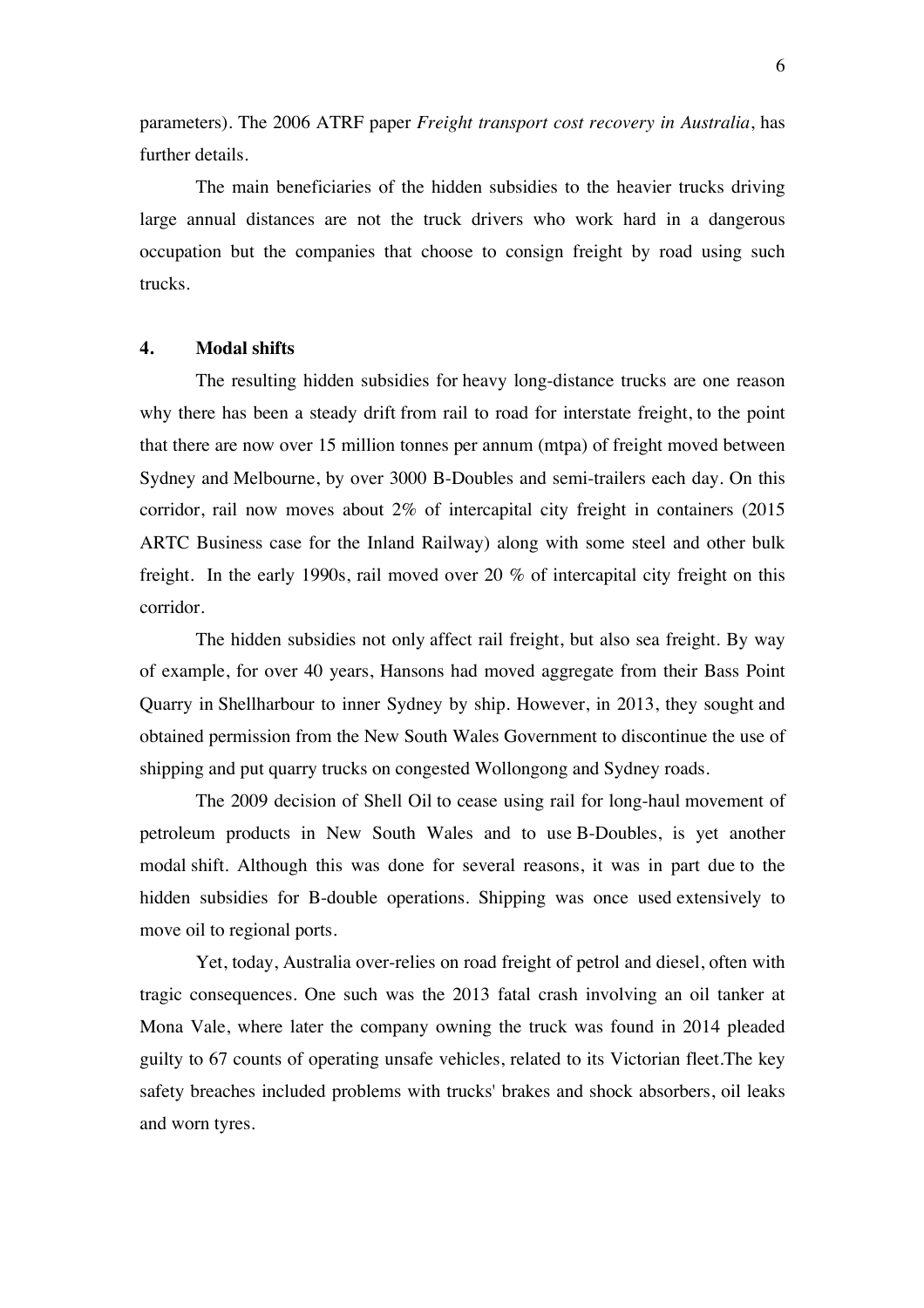A speech given by the then NTC Acting Chairman on 14 February 2006 notes that "only 10-20 per cent of the road freight task is contestable." Accepting that only 10 per cent of the 2003-04 articulated truck task of 121 billion tonne km is transferred to rail, the reduction in diesel use at 2004 estimates of 36.7 tonne km per litre (ABS, SMVU) would be about 330m litres (per year). The diesel needed by rail would be about 110m litres and allowing for some road pickup and delivery, a net saving of over 200m litres per year would result. There would also be an appreciable reduction in both carbon dioxide emissions and external costs plus improved road safety.

However, since 2003-04, the articulated truck task of 121 billion tonne km has shown strong growth to 157 billion tonne km in 2015-16 (ABC SMVU), whilst nonbulk rail showed little or no growth.

### **5. External costs**

External costs of articulated truck operations (excluding the under-recovery of road system costs of \$1.5 billion per annum) were estimated by this writer in 2006 (*Freight transport cost recovery in Australia*, Australasian Transport Research Forum, Gold Coast ) as a further \$1.5 billion per year.

External costs include amenity, noise and air quality as well as emissions. These costs were canvassed in the 2012 report by the NSW Independent Pricing and Regulatory Tribunal of New South Wales in its 2012 Review of Access Pricing for the NSW Grain Line Network.

Although emissions and external costs do not appear to be mentioned in the current discussion paper, it is submitted that they are significant, and are factors supporting reform of road pricing of heavy trucks. So also is road safety.

## **6. Questions for discussion**

- *Q.1 Do you have any comments, concerns or observations in relation to the transition from the current process to independent price regulation?* 

Reform to date has taken too long, it is better that it be accelerated, and moved away from the National Transport Commission.

*Q.2 What do you understand independent to mean? Do the options presented in the paper accord with that understanding?* –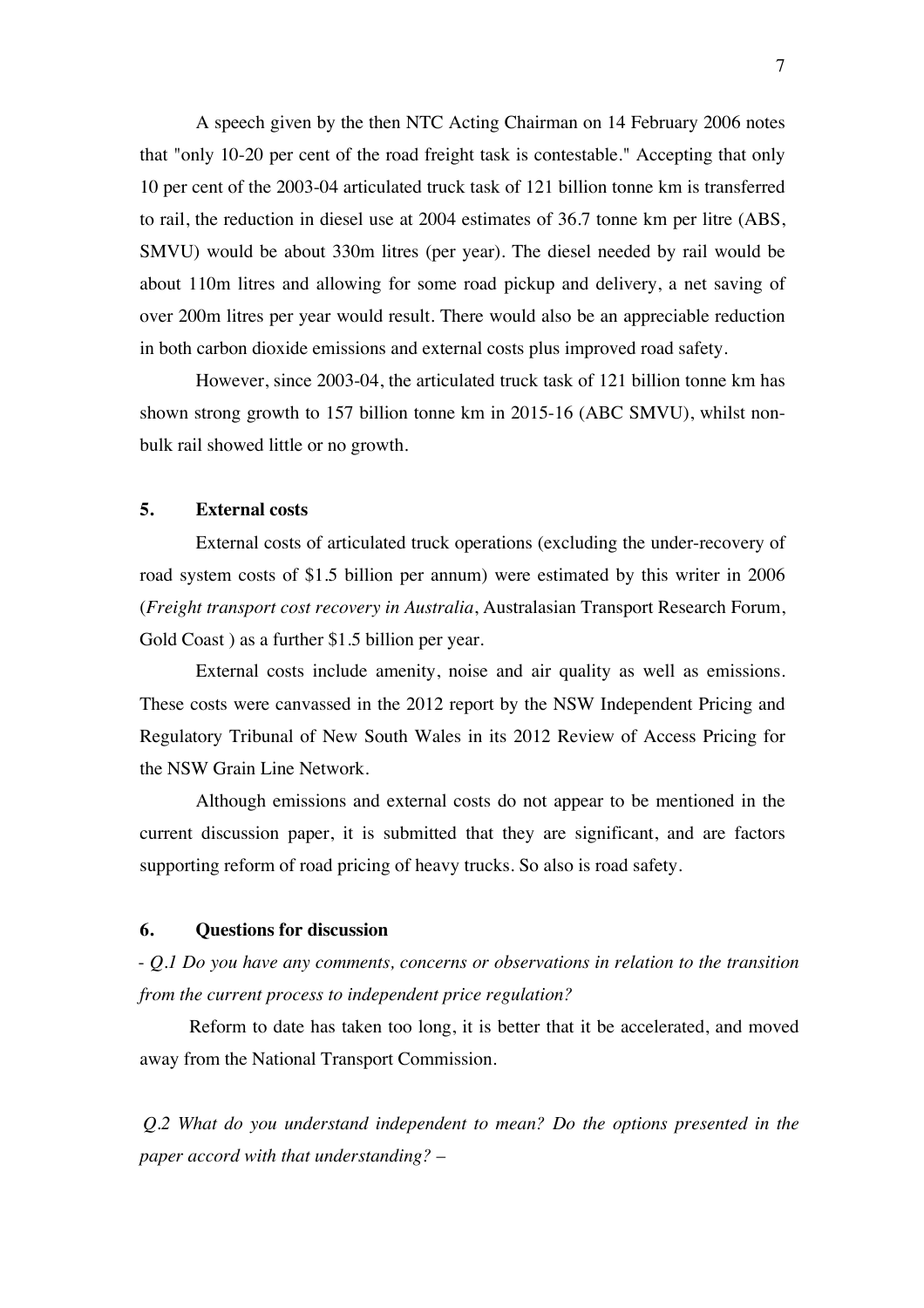Independent means not subject to undue persuasion by a particular lobby group or political intervention .

*Q.3 In the short term, while the price regulator would only be regulating prices for heavy vehicle charges, could user concerns be adequately addressed through regulatory rules or is an appeal process needed?* –

An appeal process could be a recipe for further delays...

*Q.4 How important is a nationally consistent approach to the regulation of heavy vehicle charges?* –

A national approach is to be preferred, however, charges that may be appropriate in populated areas (including South East Australia) may be too high for remote areas.

*Q.5 What do you consider more important for establishing an independent price regulator for heavy vehicle charges, organisational capacity in economic regulation or industry specific expertise?* –

Organisational capacity in economic regulation is preferred, however, transport specific expertise, including engineering expertise is needed. This should extend to a thorough understanding of each of the parameters used in road cost allocation, being:

Equivalent Standard Axle (ESA) kilometres for separable pavement cost allocation which depend on the fourth power of the axle loads

average gross mass kms,

passenger car equivalent kilometers; and,

vehicle kilometers.

Here, the comment of the Victorian Government in their July 2016 submission to the NTC is relevant where it notes that some of the road cost allocators have not been revised for more than 20 years and that " a review of the cost base allocators should be the highest priority" also, a "review is a necessary pre-cursor to the development of more accurate mass-distance-location based charges in the future."

*Q.6 What would be your preferred option for establishing an independent price regulator for heavy vehicle charges?* –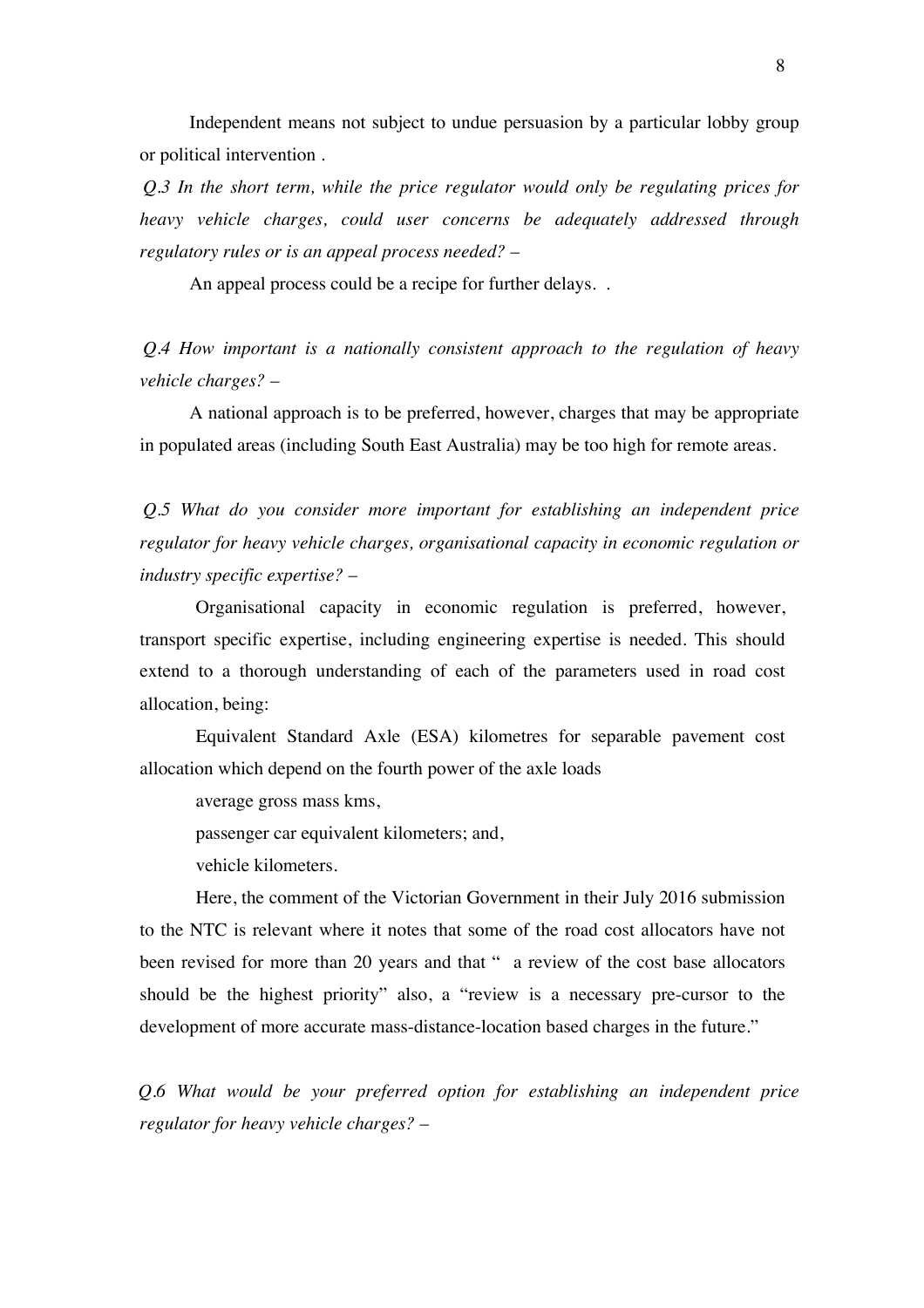This writer suggests that the difficulties with the present arrangements and the ongoing high hidden subsidies, the only viable option is Option 1: The Australian Competition and Consumer Commission (ACCC) would undertake independent price regulation of heavy vehicle charges

It is noted that under this option, the ACCC would undertake independent price regulation of heavy vehicle charges, with responsibility for developing binding heavy vehicle charges determinations.

The many advantages listed (and the appreciable cost of road system cost underrecovery from the heavier trucks) clearly outweigh the two disadvantages cited · Implementation may be resource intensive, particularly if new legislation is required; · Expertise in the heavy vehicle and roads sectors would need to be acquired.

As above, the independent regulator should be supported by appropriate engineering and other expertise.

# **6. Conclusion**

The National Transport Commission (NTC) approach, and that of the former National Land Transport Commission (NRTC) approach to road pricing for heavy trucks, coupled with Ministers voting on determinations, has had issues from the first determination in the early 1990s. This approach is now well past its use by date. The ability of the NTC coupled with the present arrangements, to instigate the necessary reform is clearly inadequate to the task. Accordingly, the present review by the Department of Infrastructure and Regional Development, with the Department of the Treasury, is timely.

The challenge is to ensure that the present review is not just another study, but actually leads to appreciable reform by 2018.

With Australia's population having grown to over 24 million, road outlays costing over \$24 billion per year, and road congestion due to cost \$20 billion a year by 2020, road pricing reform for heavy trucks is overdue.

Associate Professor Philip Laird, Ph D, FCILT, Comp IE Aust Faculty of Engineering and Information Sciences University of Wollongong NSW 2522

13 July 2017